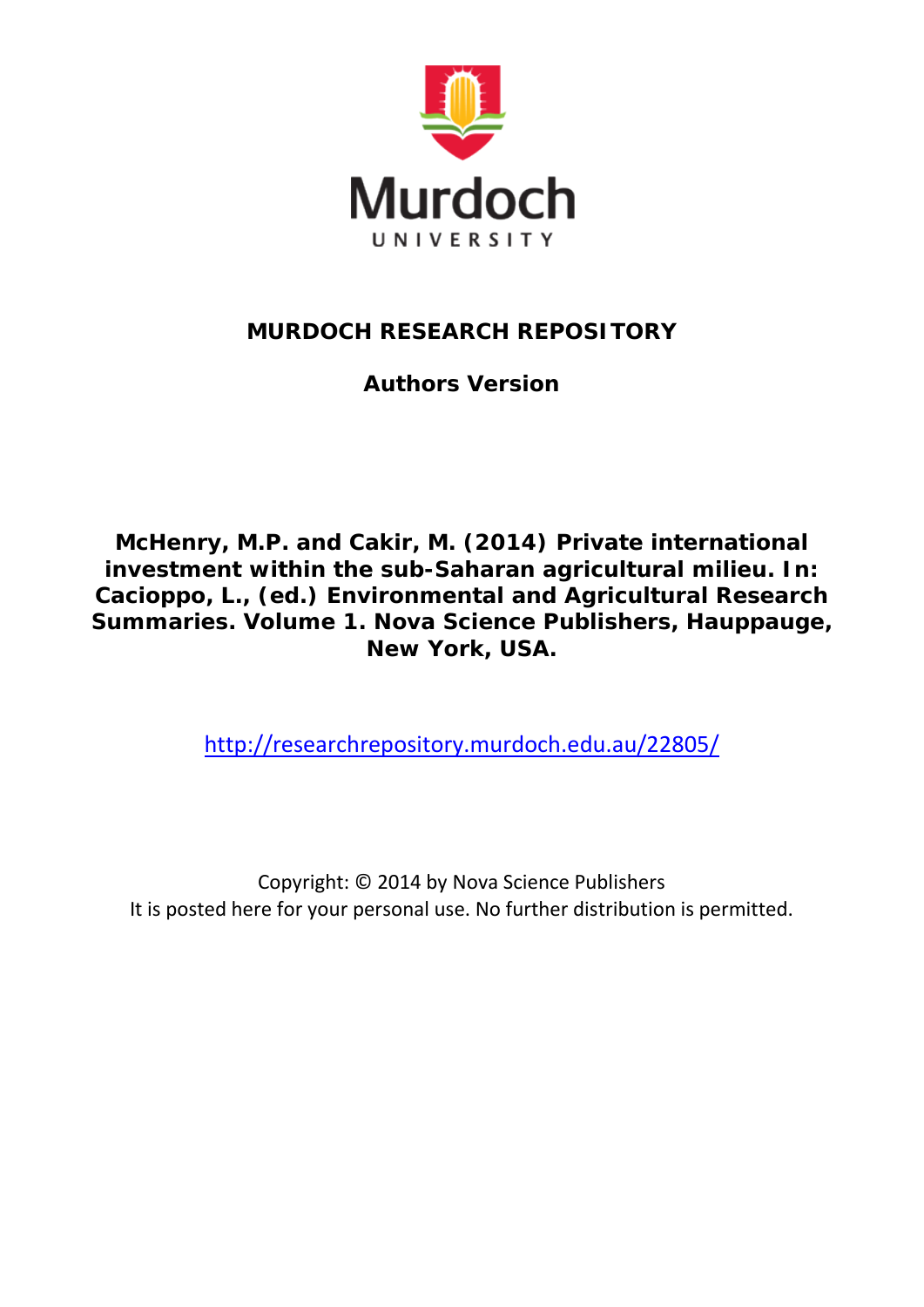*Chapter* 

 $\overline{a}$ 

# **PRIVATE INTERNATIONAL INVESTMENT WITHIN THE SUB-SAHARAN AGRICULTURAL MILIEU**

*Mark P. McHenry<sup>1</sup>*<sup>∗</sup>  *and Mehmet Cakir<sup>2</sup>*

<sup>1</sup>School of Engineering and Information Technoogy, Murdoch University, Western Australia.

<sup>2</sup>Western Australian State Agricultural Biotechnology Centre, School of Biological Sciences & Biotechnology, Murdoch University, Western Australia

#### **ABSTRACT**

Implementing national strategic aid, development, and trade investment in sub-Saharan Africa on the back of new private sector investments and leveraging corporate social responsibility is a growing international trend. International private industries seeking to become involved in the sub-Saharan region will gain from access to existing knowledge, networks, and experience of governments and institutions that have had longterm sub-Saharan involvement, particularly for political access and avoiding common pitfalls. Similarly, a central challenge for sub-Saharan governments is coordination to enable a consistent and balanced private sector investment and associated national returns for critical institutions and infrastructure that stimulate a number of major economic sectors.

Therefore, a two-way communication and understanding between international and sub-Saharan institutions are required at various levels (governments, private sector, etc.) for mutual benefit. This work outlines areas of significant cross-sector collaborative investment opportunities through international private sector entities and notable complexities of agricultural, environmental, economic, and social elements unique to sub-Saharan Africa.

**Keywords**: Aid; development; investment; agriculture; infrastructure; productivity

<sup>∗</sup> Corresponding author: Mark P. McHenry, mpmchenry@gmail.com, +61 (0) 430 485 306, 90 South Street Murdoch, Western Australia 6150.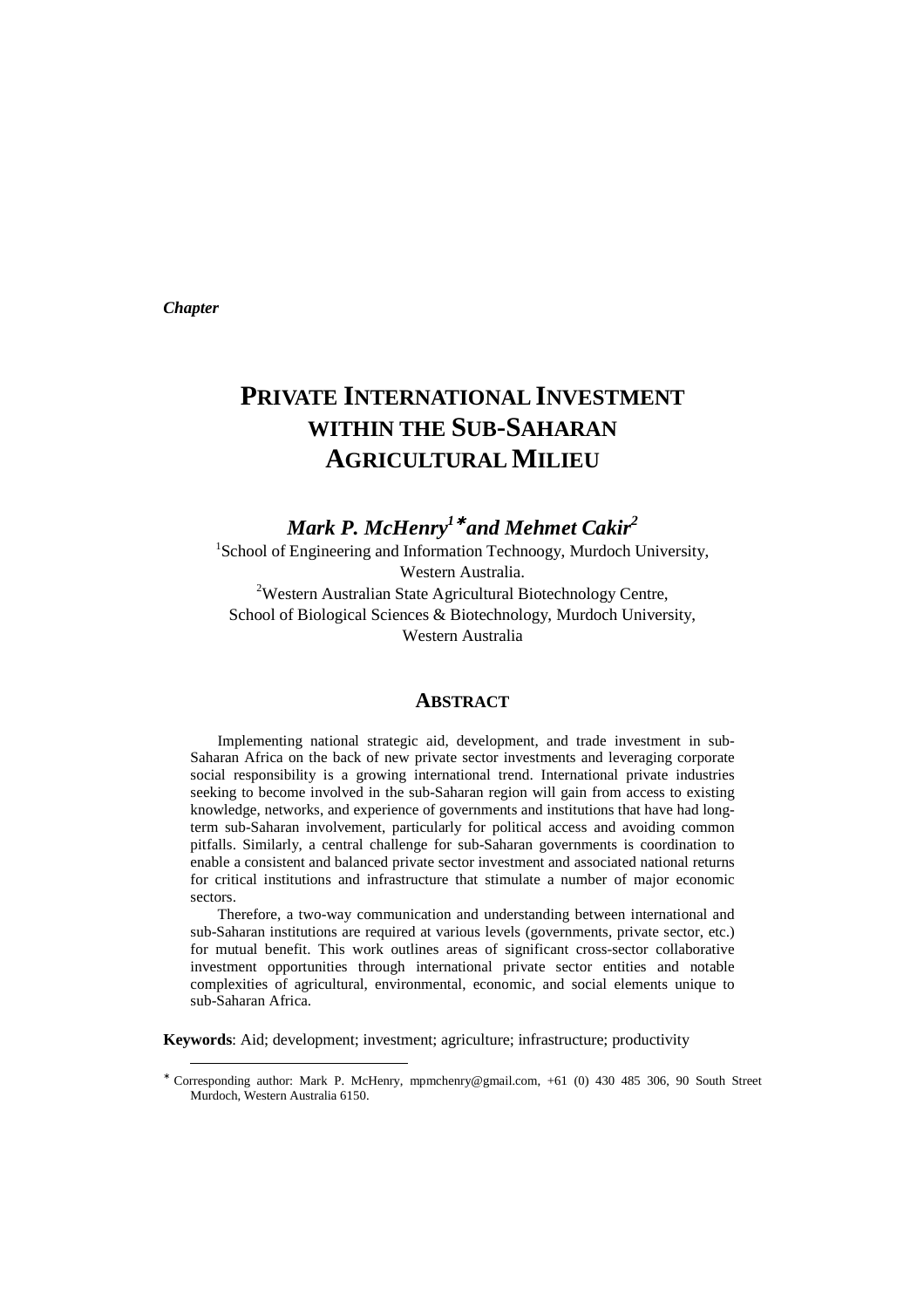#### **1. INTRODUCTION**

The first Parliamentary 'Inquiry into Australia's relationship with the countries of Africa' was released in June 2011 by the Joint Standing Committee on Foreign Affairs, Defense and Trade. The inquiry noted that to distinguish Australia from other 'Western nations', a broad strategy comprising aid, development, security, trade, and investment should be implemented through the considerable natural resource investment and experience in corporate social responsibility of Australian companies (Joint Standing Committee on Foreign Affairs Defence and Trade, 2011). This inquiry is simply one of the most recent examples of the long historical list of international governments recognizing the major future potential of the sub-Saharan region as a potential economic power, and also for securing access to African resources in support of national and private interests. Historically, countries including Sweden, Germany, USA, and more recently China, have large interests in sub-Saharan Africa. The renewed surge of international interest, particularly regarding Africa's landscape as a new source of primary productive wealth (Lynd & Woods, 2011; Opara, 2011), is clearly related to global strategic food, land, water, resources, and energy competition (Godfray et al., 2010). Despite this most recent surge in interest, there is at present relatively little private investment, and rural sub-Saharan populations still often remain in extreme poverty and continue to endure basic food, water, and service shortages (Counguara & Moder, 2011).

Sub-Saharan Africa faces exceptional challenges in relation to rural institutions, infrastructure, and market development (Woodhouse, 2009). Food insecurity persists due to poverty, degraded lands, armed conflict, inadequate infrastructure, outdated knowledge and technology, and poor records of attracting international investment (Olsefski, 2009; Lynd & Woods, 2011). This is despite agriculture typically representing 20 to 40% of collective sub-Saharan national GDP (Godfray et al., 2010), and the past several decades have seen billions of national and international investment aimed at increasing rural sub-Saharan economic development – in many cases for very little obvious result (Opara, 2011). As more than half of the sub-Saharan population lives in agricultural areas, the sector is a fundamental cornerstone of economic development (Rosegrant et al., 2009; Opara, 2011). Over the past 50 years sub-Saharan food crop average productivity has become stagnant while the rest of the world's agricultural productivity has grown to become three times greater (Rosegrant et al., 2009; Jayne et al., 2010). Yet even the poor sub-Saharan average masks the considerable variability in productivity across the region (Jayne et al., 2010). The region is estimated to represent around 60% of global uncultivated lands, with agricultural productivity potentials at least three times higher than current levels (Opara, 2011). Nevertheless, there remain significant prospects for co-investing in new rural industrial capability that can spur growth that advances both food and water security (Africa Recovery, 2003; McHenry, 2011). As agriculture accounts for 70% of African total employment, 65% of which are women (Opara, 2011), the political implications of involvement in rural regions are considerable. Clearly, political and legal structures have contributed to the underprivileged profile exhibited by many African states (Makinda, 2004), and it is necessary to gather and understand detailed localized politics to avoid implementing inappropriate strategies which misallocate resources (Werblow & Williams, 1998). Thus, international private industries seeking to become involved in Africa will gain from understanding and having access to the enormous number of opportunities through regional knowledge, networks, and experience of African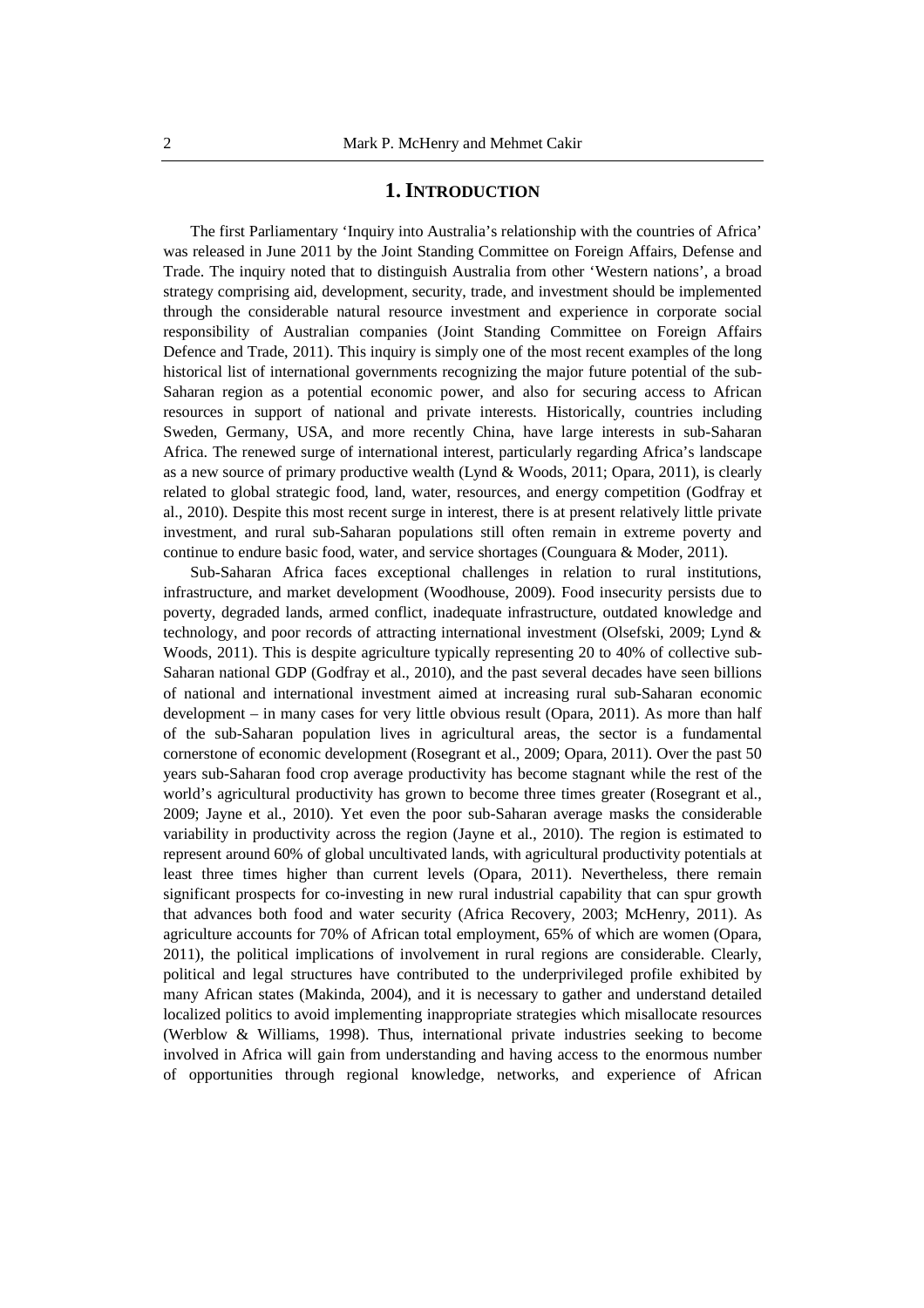governments and international institutions with long-term involvement in Africa (Obiyo, 2011). This is particularly crucial for entities seeking to gain political access and to avoid common pitfalls. In this chapter we discuss the significant cross-sectoral collaborative investment opportunity for international private sector involvement in the complex milieu at the agricultural, environmental, economic, and social interface unique to sub-Saharan Africa.

## **2. RURAL RAIL AND ROAD TRANSPORT INFRASTRUCTURE AND TECHNOLOGY**

A comprehensive understanding of rural infrastructure should assist appropriate sequential involvement in rural areas (Crawford et al., 2003). The low productivity of African agriculture has been of concern since at least the 1930s (Woodhouse, 2009). Productivity stagnation is associated with increasingly unpredictable rainfall regimes, limited postharvest technology, low fertilizer use, low irrigation rates, negligible pest and disease control, lack of mechanization, poor transport infrastructure, and generally low rates of new technology adoption (Counguara & Moder, 2011). As such, rural populations tend to cluster around areas with access to services and markets, often near highways and other crucial physical infrastructure which underpin the rural economies (Meeuws, 2004; Woodhouse, 2009; Jayne et al., 2010; Speielman et al., 2010). Poor transport infrastructure reduces competitiveness of all industries in a region (Meeuws, 2004). Outside of South Africa, sub-Saharan rail lines typically involve an isolated single track line connecting a trading centre or mine with a port, with few branch lines with unreliable signaling, leading to major safety concerns (Meeuws, 2004; Bullock & Gwillam, 2009). Historically rural areas of sub-Saharan Africa have been plagued by poor transport infrastructure maintenance regimes, high freight transport costs, and unpredictable railway scheduling (Meeuws, 2004). In response, major sub-Saharan mineral projects, ports, and railroads have seen many institutional changes, including major privatizations and foreign investments (Meeuws, 2004; Bullock & Gwillam, 2009). Whilst several mining companies have proposed long dedicated mineral lines, the benefits of rail for bulk commodity transport such as minerals is less clear for medium-distance general freight requiring road transport to and from railheads. In theory, sub-Saharan railways should be the most economical mode to transport general freight over 500 to 800 km and bulk commodities over shorter distances. However, rail lines with less than 250,000 tonnes of annual traffic at US\$0.05 per net tonne-km only support routine rail maintenance, yet average rail freight tariffs generally range from US\$0.03 to 0.05 per net tonne-km (Bullock & Gwillam, 2009). (Note that the unit 'net tonne-km' represents the load of the freight, as well as the distance travelled on a per km basis). Current backhaul loads in Sub-Sahara are often cement, petroleum products, and general freight (Bullock & Gwillam, 2009; Speielman et al., 2010). New large rail backhaul loads may be fertilizer imports, as existing commercial fertilizers are of limited type and low availability in many regions (Speielman et al., 2010). At present current backhaul loading rates rarely leaves rail lines fully-loaded in both directions. It is common for the high cost of sub-Saharan road haulage between the rail lines and ultimate destination to negate any advantage from using rail. This has resulted in an increase in intermodal transport competition for industrial-scale transport services (Meeuws, 2004; Bullock & Gwillam, 2009). From an economic perspective, the lower capital costs of road construction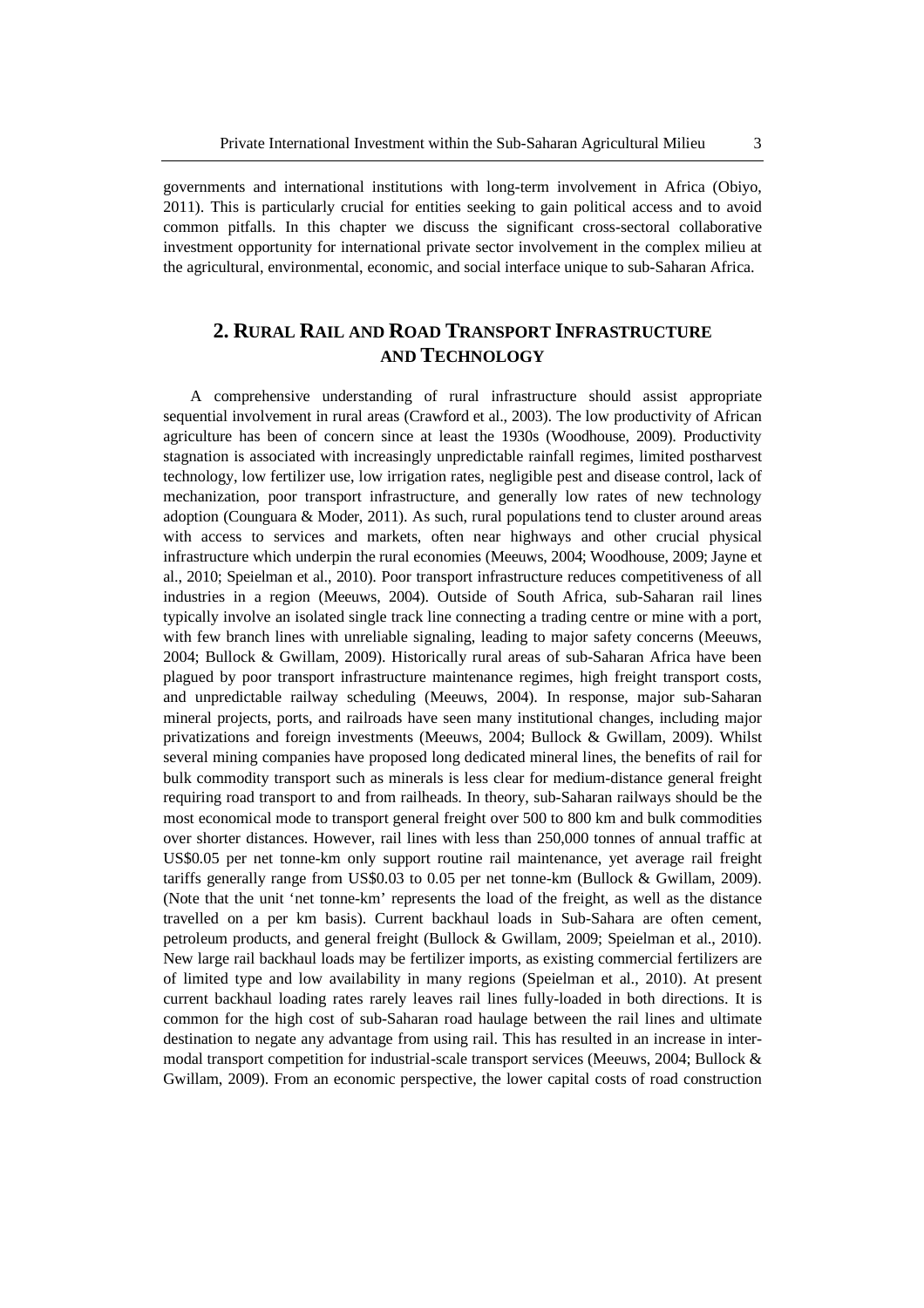relative to rail for smaller loads would preclude rail investments from annual traffic below two to four million tonnes (Bullock & Gwillam, 2009). Such empty backhauls and small journeys create a transport market open to higher cost manipulation (Lall et al., 2009), and road freight in rural areas tend to backhaul at marginal cost, outcompeting rail for such services (Bullock & Gwillam, 2009). In general, the cost of moving the same tonnage per km in rural Africa is generally around an order of magnitude higher than in the African cities, even with the same vehicle (Lall et al., 2009). While road infrastructure in Africa in general has slightly improved in recent decades with 80% of the arterial roads being in good or fair condition (Gwillam et al., 2009), the quality of the trunk road is often not the primary constraining factor in rural transport, as feeder roads often have a disproportionate bearing on transport costs (Lall et al., 2009). Initial prioritization of investment in feeder roads would be most beneficial in connecting rural areas with high agronomic potential with large populations located near major trade routes and markets (Meeuws, 2004; Lall et al., 2009). As it stands, rural roads in agricultural areas clearly inadequate, with only one-third of inhabitants living within two km of an all-season road, yet consistent road financing is a major ongoing challenge (Gwillam et al., 2009).

Whilst transport infrastructure quality is fundamental, the market structure of the transport industries heavily influences road transport costs and cost recovery (Lall et al., 2009). While initial investment in such 'hard' infrastructure is important, the primary aim is to ensure cost-effective, reliable, and safe transport services over time in a region (Gwillam et al., 2009). The cost of transporting goods in sub-Sahara is highly sensitive to local competition among transport providers at varying scales and diversity (Lall et al., 2009). At present, rural communities are exploited by transport monopolists and commonly pay dearly for transport services (Gwillam et al., 2009). This is despite sub-Saharan trucking operational costs being comparable to the rest of the world, even when 'informal payments' are included (Foster & Briceno-Garmendia, 2009). Therefore, a multifaceted, consistent, and collaborative approach for rural road and rail investments will be required to have the largest influence on regional productivity and market access (Gwillam et al., 2009; McHenry, 2011).

## **3. TRANSFER OF NEW COMMUNICATION, POST HARVEST AND IRRIGATION TECHNOLOGY IN RURAL AREAS**

Farming technology in many regions of sub-Saharan Africa is well behind modern nations with little mechanized production, processing and transport (Opara, 2011). Introducing postharvest technology in developing countries is a major opportunity, as the limited access to suitable knowledge, storage technologies and transport infrastructure often require simple investments in transfer of existing technology (Opara, 2006, 2009; Godfray et al., 2010; Opara, 2011; McHenry et al., 2012). Currently, around 50% of sub-Saharan 'bumper' crops may be lost due to lack of market and post harvest handling technology which limits trade to even nearby villages (Opara, 2011). Many post harvest technologies are public goods (pest management, water harvesting, vegetation management, etc.) and can be relatively inexpensive (Woodhouse, 2009). Without such technology and knowledge many rural agricultural producers may not be able to meet quality, reliability, safety, and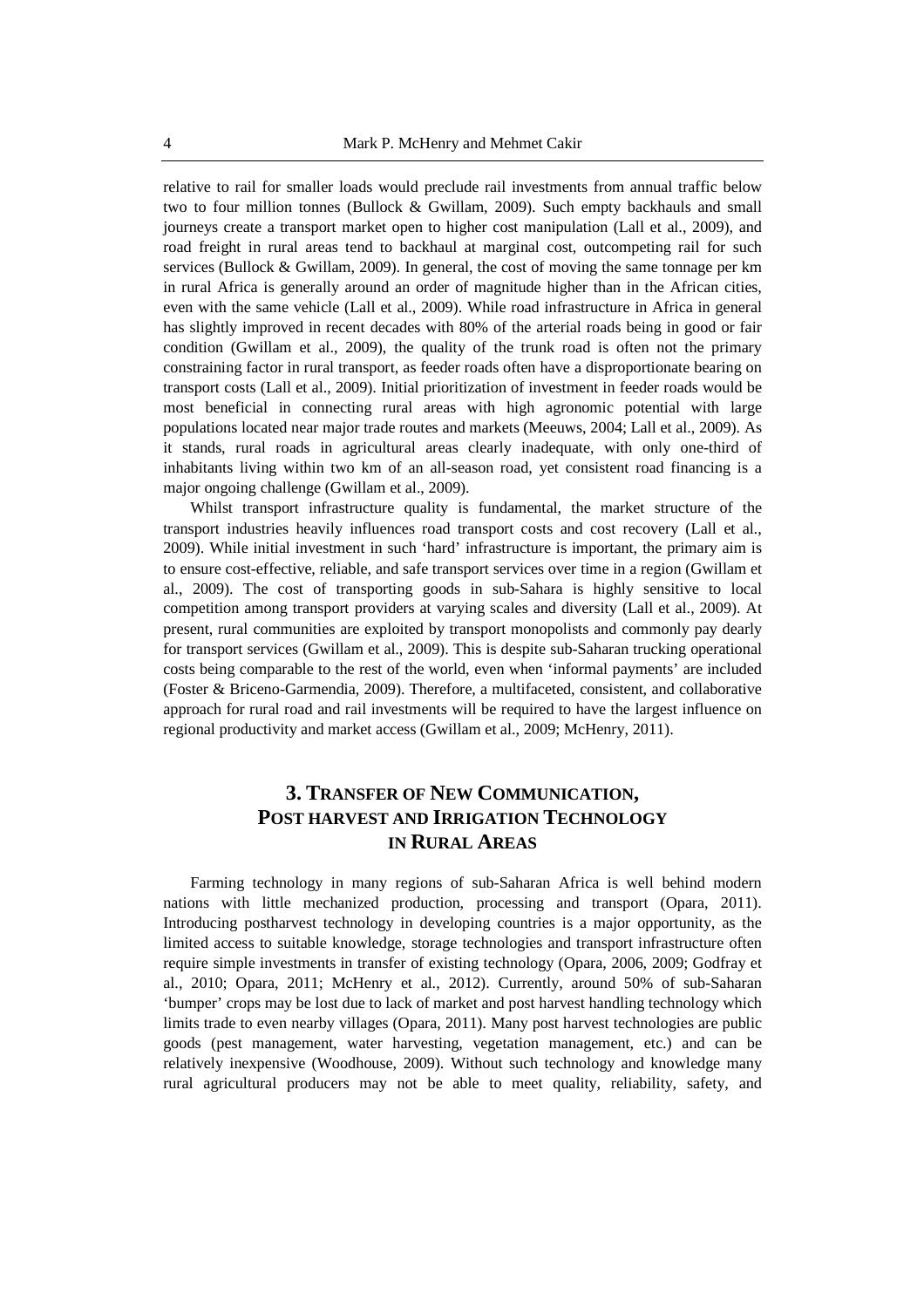consistency standards even when market access exists (Opara, 2006). Achieving higher agricultural productivity is reliant on also the 'soft' elements of technology investments that are related to local workforce training, skills, and knowledge transfer (Africa Renewal, 2008). The growing rural uptake of new telecommunication technology will likely influence how the sub-Saharan agricultural sector evolves, particularly in relation to value chain finance, management, and market information (Opara, 2006; Mhlanga, 2010). Facilitating a flourishing skilled labor force will be a fundamental challenge, yet is necessary, particularly in the post-harvest technologies and service sectors such as agribusiness and primary product value addition (Mhlanga, 2010).

In addition to food security, recent droughts in Sub-Sahara expose pervasive water insecurity and associated water storage deficiencies (Foster & Briceno-Garmendia, 2009). Only seven million ha of the total 197 million ha of cultivated land in sub-Sahara is currently equipped for irrigation (Rosegrant et al., 2009), and sub-Saharan agriculture has a very low surface water utilization (2-3%) when compared to other nations (Woodhouse, 2009). This is despite the higher profitability of irrigated lands accounting for around one quarter of the value for sub-Saharan agriculture, produced from only 3.5% of cultivated lands (Rosegrant et al., 2009). With best practice water infrastructure investments, a further 5-7 million ha are agro-ecologically and economically viable for small-to-medium scale irrigation schemes (Foster & Briceno-Garmendia, 2009; Rosegrant et al., 2009). An additional 1.4 million ha are amenable for large-scale irrigation schemes that may be retrofitted to existing hydropower stations (Foster & Briceno-Garmendia, 2009; Rosegrant et al., 2009). However, much existing irrigation land (1.7 million ha) has fallen into other uses due to infrastructure maintenance issues (Foster & Briceno-Garmendia, 2009). Experience has shown that irrigation and regional water infrastructure investment decision-making should be as decentralized as possible and focus on economically sustainable operators able to install and maintain water infrastructure, which often precludes small-scale farms (Levite & Sally, 2002; Foster & Briceno-Garmendia, 2009; Rosegrant et al., 2009). Irrigation projects funded by international donors dropped dramatically (~90%) in the 1990s (Rosegrant et al., 2009), and as a result, poorer regions are unable to pay for commercial irrigation water as distribution component costs are between USD2,000 to 3,000 per irrigated ha for small and large-scale operators, respectively (Levite & Sally, 2002; Rosegrant et al., 2009). Therefore, the cultivation of high-value crops, including horticultural products, will likely be required to cover additional costs of irrigating land (Rosegrant et al., 2009).

## **4. GOVERNANCE, CORPORATE SOCIAL RESPONSIBILITY AND PRIVATE SECTOR**

In response to growing community demands and strategic commercial incentives, international companies are assessing social impacts and benefits both during project operations and also after project decommissioning (Solomon et al., 2008; McHenry, 2011). While corporate social responsibilities are usually associated with philanthropy (Kivuiti et al., 2005), private sector returns must be sufficient to justify an investment in social programmes (Bullock & Gwillam, 2009). Such programmes often involve institution building, capacity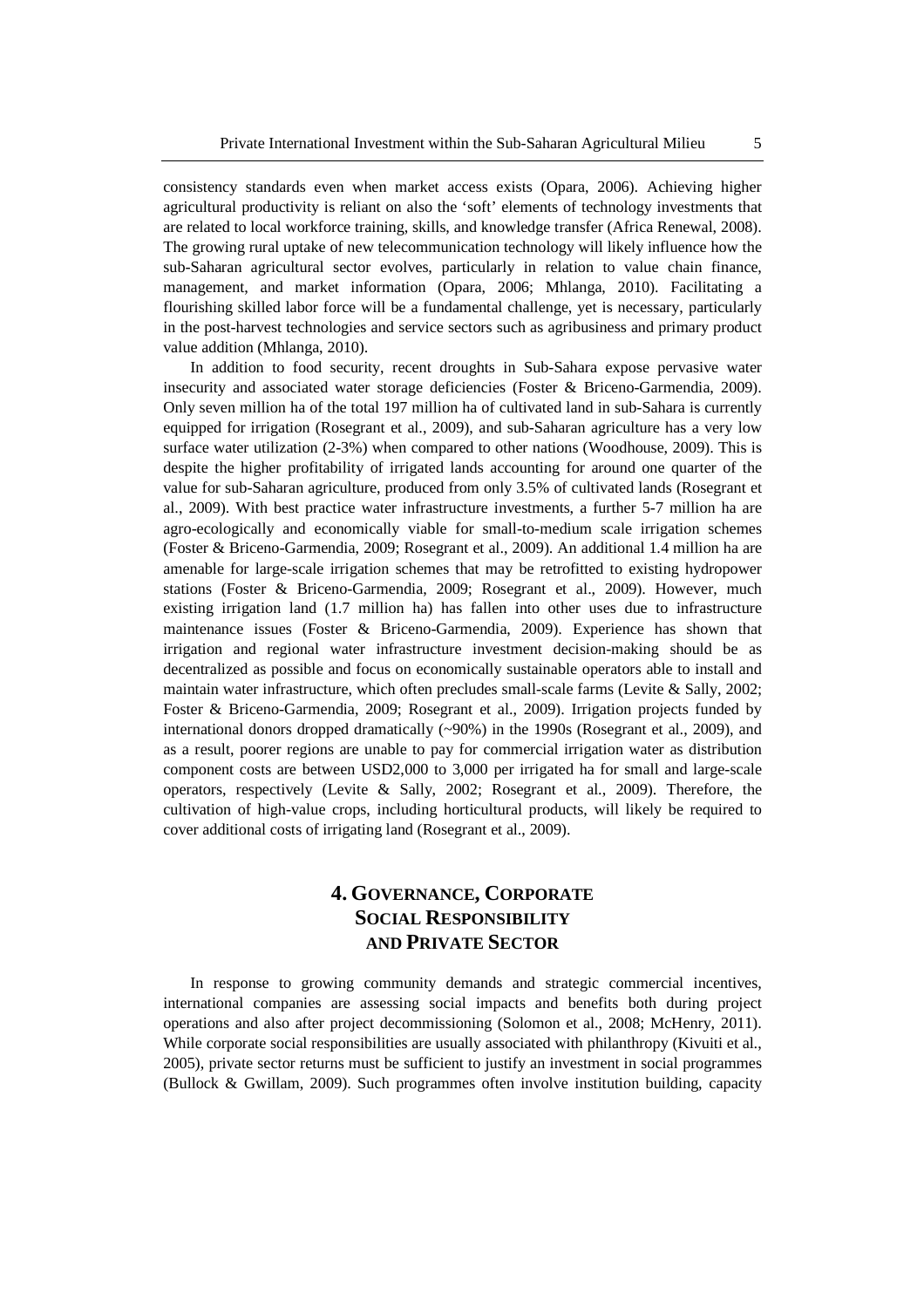strengthening, education and training, regional health, and local infrastructure development (Speielman et al., 2010). As such, collaborative partnerships are often required between companies, stakeholders and governments to meet economic and social needs beyond direct employment, business opportunities, royalties, taxes, and community sponsorships (Department of Industry Tourism and Resources, 2009). However, international corporations' understanding of social impacts is around one decade behind their environmental management practices (Solomon et al., 2008), and while social impact and engagement can be rewarding, it is also challenging (Department of Industry Tourism and Resources, 2009). Private sector transparency is fundamental in social programmes (Jayne et al., 2010), and engagement can be particularly delicate within health, governance, official requirements, and corruption elements, which are not straightforward propositions (Meeuws, 2004).

Broad stakeholder participation is essential to ensure effective social programme decision-making with subsequent implementation monitoring to determine efficacy (Werblow & Williams, 1998). However, to date many enterprises' understanding of social research is mixed, with some suspicion as to how researchers may 'take sides' and potentially hinder development approvals (Solomon et al., 2008). Common gaps in understanding how a 'social license' operates in sub-Sahara include: corporate social approach towards human rights; community and regional development; governance and government relations; careers and training of workers; and proper working conditions including safety, fly-in fly-out, and shiftwork arrangements; the participation of women generally (both as workers and as partners of workers); and general social cohesion (Werblow & Williams, 1998; Solomon et al., 2008). Particularly in sub-Saharan Africa, international companies are increasingly required to build regional capacity, identify best practice, transfer knowledge, and facilitate effective publicprivate partnerships prior to, during, and after an individual projects' operational lifespan (Werblow & Williams, 1998). Clearly, generating appropriately balanced levels of public and private sector investment to accelerate sustainable rural development in sub-Saharan Africa remains a major challenge (Speielman et al., 2010). While the development of African Union has enabled much progress in member nations, decision-makers continue to possess little information regarding the nature of poverty and incomplete knowledge of the processes that affect it (Werblow & Williams, 1998). Yet, effective governance is a necessary pre-condition to successful public good provision and market development (Jayne et al., 2010).

Even resource-rich sub-Saharan countries often lag behind other comparable nations in their basic infrastructure and industry standards. In terms of political reform in sub-Saharan Africa, it is telling that successful implementation has predominantly occurred in sectors that were not strategically important at the time and arose in parallel with government fiscal crises (Jayne et al., 2002). Thus, international investments and policy can facilitate both reform and the transfer of best practice procedures. One example is the mine closure legislation recently developed by the Western Australian (WA) Department of Mines and Petroleum. This legislation may be appropriate for companies involved in WA resources sector to transfer into their African operations. As local African programmes are often under-resourced, private sector investment must be enabled to assist the transfer of best practice and/or reform (McHenry, 2011). Adequate regulatory reform is also required to prevent control by monopolistic behavior (by both government and private entities) (Werblow & Williams, 1998). As such, the large region and diversity of the sub-Saharan region exhibits commensurate opportunities and challenges (Opara, 2011). Crucially, where government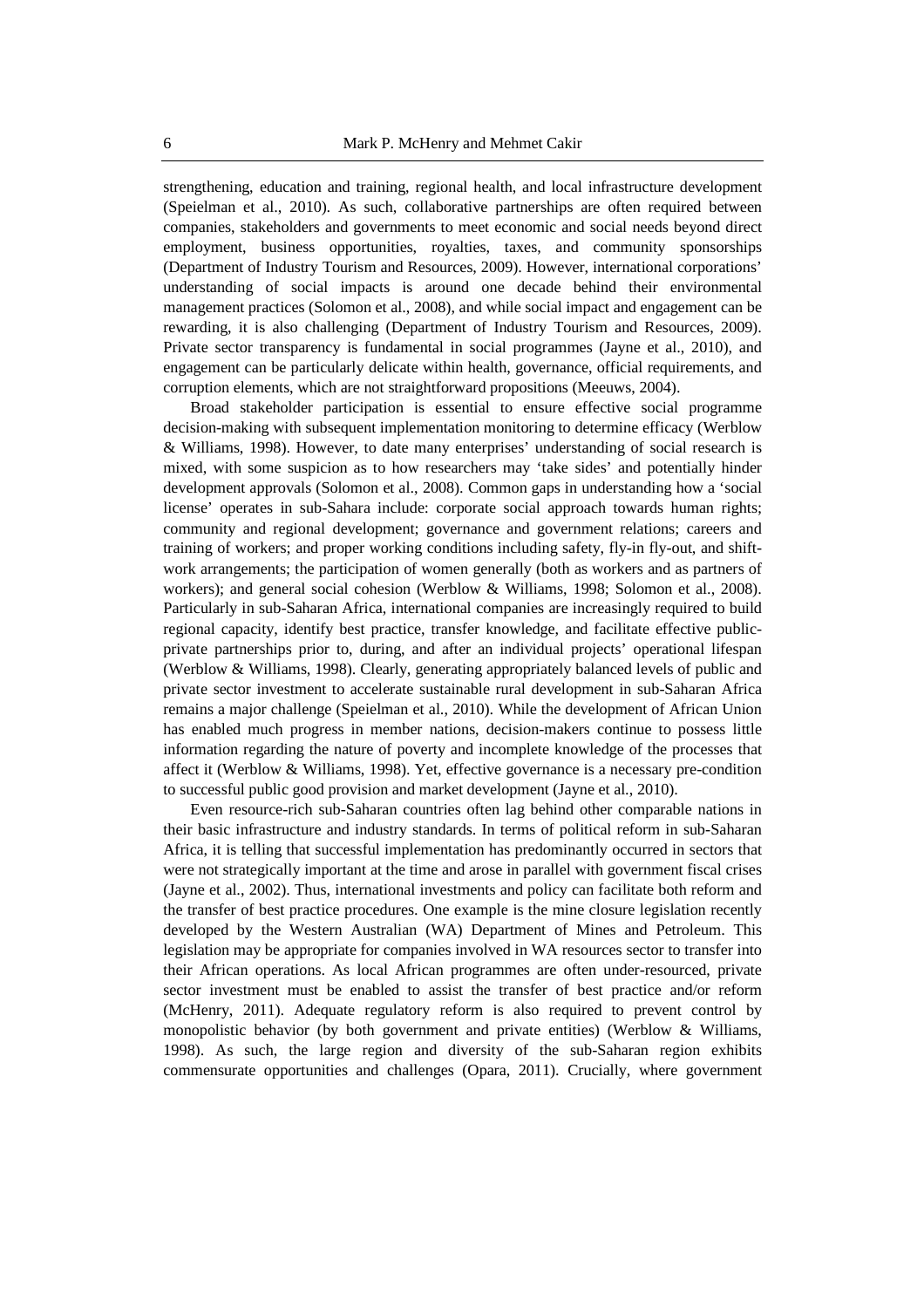accountability, capacity, co-ordination, and ownership of a programme do not exist, the private sector should carefully reassess involvement (Werblow & Williams, 1998).

#### **5. CONCLUSION**

The mixed results of either state-only or market-based policies to support rural development in sub-Saharan Africa necessitates a detailed understanding of locally appropriate options for public and private collaboration. Using sectorally-focused development programmes have the ability to improve the quality of government activities, yet the sectoral approach then becomes conditional on governmental strategy, accountability, capacity, and co-ordination (Kariuki & King'oo, 1998; Werblow & Williams, 1998). Therefore, ideally national governments and their private (national or international) industrial investors should align resources to gain efficiencies in African involvement in development and infrastructure strategies and planning with a wider scope and larger scale. However, a clear and measurable definition of the time-based objective of an investment or intervention is crucial (such as increase food production volumes, reduced food spoilage, increased yields, reduced transport costs, etc.) over a specified period of time (Crawford et al., 2003).

As new investment is central to sub-Saharan development, an active focus on striking an effective balance of private and public partnerships to extract suitable private and public benefits/goods is essential for the region. The central question for global rural development policy in relation to Africa is how to support various national governments and businesses to make the critical institutional and infrastructural investments that can stimulate and sustain appropriate development of the major regional sectors over time (Jayne et al., 2002). In the recent past, the private sector in Africa was inexperienced and undercapitalized (Lynd & Woods, 2011), yet it is now becoming apparent that a closer public sector engagement in political and economic affairs would support a greater private sector investment in Africa. For international private sector interests involved in sub-Saharan countries, the opportunities of proximal European, north African, and Asian markets is a strategic opportunity that will likely require government assistance to secure over time. Therefore, two-way communication and a detailed understanding between international and sub-Saharan institutions are required at several levels (governments, private sector, etc.) for mutual benefit, particularly at the local rural community level. However, many of these opportunities require enormous investments in agricultural and other infrastructure, education, industry, governance, etc., and have notably long lead time horizons (Jayne et al., 2010). Therefore, a correspondingly long-term (>20 years) perspective is necessary for both private entities and governments, and benefits will likely follow if long-term, transparent, and equitable investments are made, and particularly in goods and services that are or close to non-excludable public goods.

#### **REFERENCES**

Africa Recovery. (2003). Foreign investment on Africa's agenda. Retrieved 3 December 2011, 2011, from http://www.un.org/ecosocdev/genninfo/afrec/vol17no2/172inv1.htm.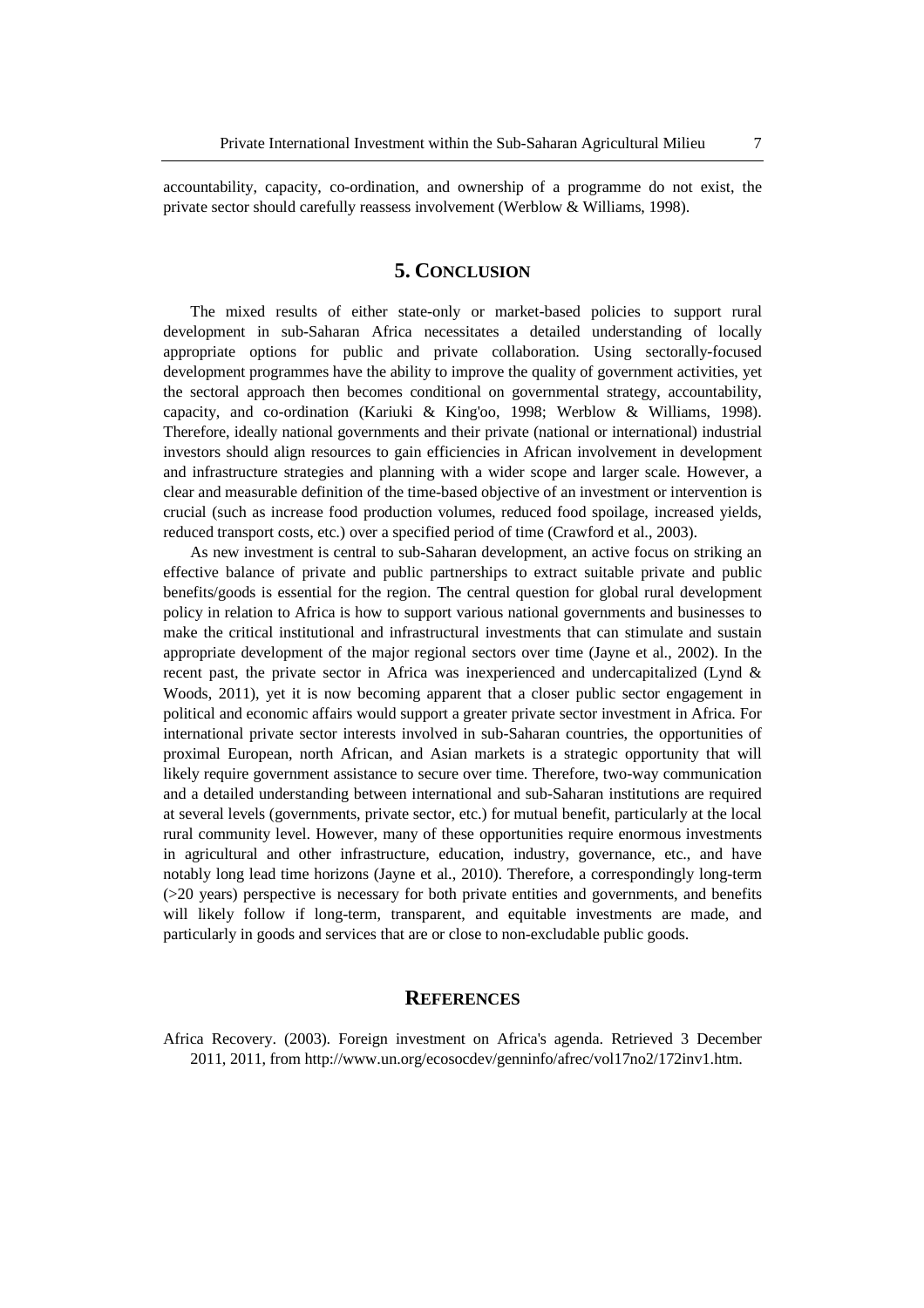- Africa Renewal. (2008). Spurring business to invest in Africa. Retrieved 3 December, 2011, from http://www.un.org/ecosocdev/geninfo/afrec/vol22no1/221-spurring-business.html.
- Bullock, D., & Gwillam, K. (2009). Railways: looking for traffic. *Africa's infrastructure: a time for transformation*: The Africa Infrastructure Country Diagnostic (AICD)/African Development Bank.
- Counguara, B., & Moder, K. (2011). Is agricultural extension helping the poor? Evidence from rural Mozambique. *Journal of African Economies, DOI:10.1093/jae/ejr015*, 1-34.
- Crawford, E., Kelly, E., Jayne, T. S., & Howard, J. (2003). Input use and market development in sub-Saharan Africa: an overview. *Food Policy, 28*, 277-292.
- Department of Industry Tourism and Resources. (2009). Community engagement and development: leading practice sustainable development programs for the mining industry. Canberra: Australian Government.
- Foster, V., & Briceno-Garmendia, C. (2009). Meeting Africa's infrastructure needs. *Africa's infrastructure: a time for transformation*: The Africa Infrastructure Country Diagnostic (AICD)/African Development Bank.
- Godfray, H. C. J., Beddington, J. R., Crute, I. R., Haddad, L., Lawrence, D., Muir, J. F. (2010). Food security: the challenge of feeding 9 billion people. *Science, 327*, 812.
- Gwillam, K., Sethi, K., Nogales, A., & Foster, C. A. (2009). Roads: broadening the agenda *Africa's infrastructure: a time for transformation*: The Africa Infrastructure Country Diagnostic (AICD)/African Development Bank.
- Jayne, T. S., Govereh, J., Mwanaumo, A., Nyoro, J. K., & Chapoto, A. (2002). False promise or false premise? The experience of food and input market reform in eastern and southern Africa. *World Development, 30*(11), 1967-1985.
- Jayne, T. S., Mather, D., & Mghenyi, E. (2010). Principal challenges confronting smallholder agriculture in sub-Saharan Africa. *World Development, 38*(10), 1384-1398.
- Joint Standing Committee on Foreign Affairs Defence and Trade. (2011). Inquiry into Australia's relationship with African countries. Canberra, Australia: Commonwealth of Australia.
- Kariuki, J., & King'oo, B. (1998, 23-25 Nov). *Agricultural strategies for poverty reduction: Kenya case study.* Paper presented at the Reducing poverty through agricultural sector strategies in eastern and southern Africa, Wageningen, Netherlands.
- Kivuiti, M., Yambayamba, K., & Fox, T. (2005). How can corporate social responsibility deliver in Africa? Insights from Kenya and Zambia *Perspectives on Corporate Responsibility for Environment and Development*. London, England: International Institute for Environment and Development.
- Lall, S. V., Wang, H., & Munthali, T. (2009). Explaining high transport costs within Malawi: Bad roads or lack of trucking competition? *Policy Research Working Paper 5133*: The World Bank, Sustainable Development Network, Economics and Urban Development Department.
- Levite, H., & Sally, H. (2002). Linkages between productivity and equitable allocation of water. *Physics and Chemistry of the Earth, 27*, 825-830.
- Lynd, L. R., & Woods, J. (2011). A new hope for Africa: Bioenergy could help bring food security to the world's poorest continent. *Nature, 474*, S20-S21.
- Makinda, S. (2004, 26-28 Nov). *How Africa can benefit for knowledge*. Paper presented at the 'African Renewal, African Renaissance': New Perspectives on Africa's Past and Africa's Present, Perth, Western Australia.